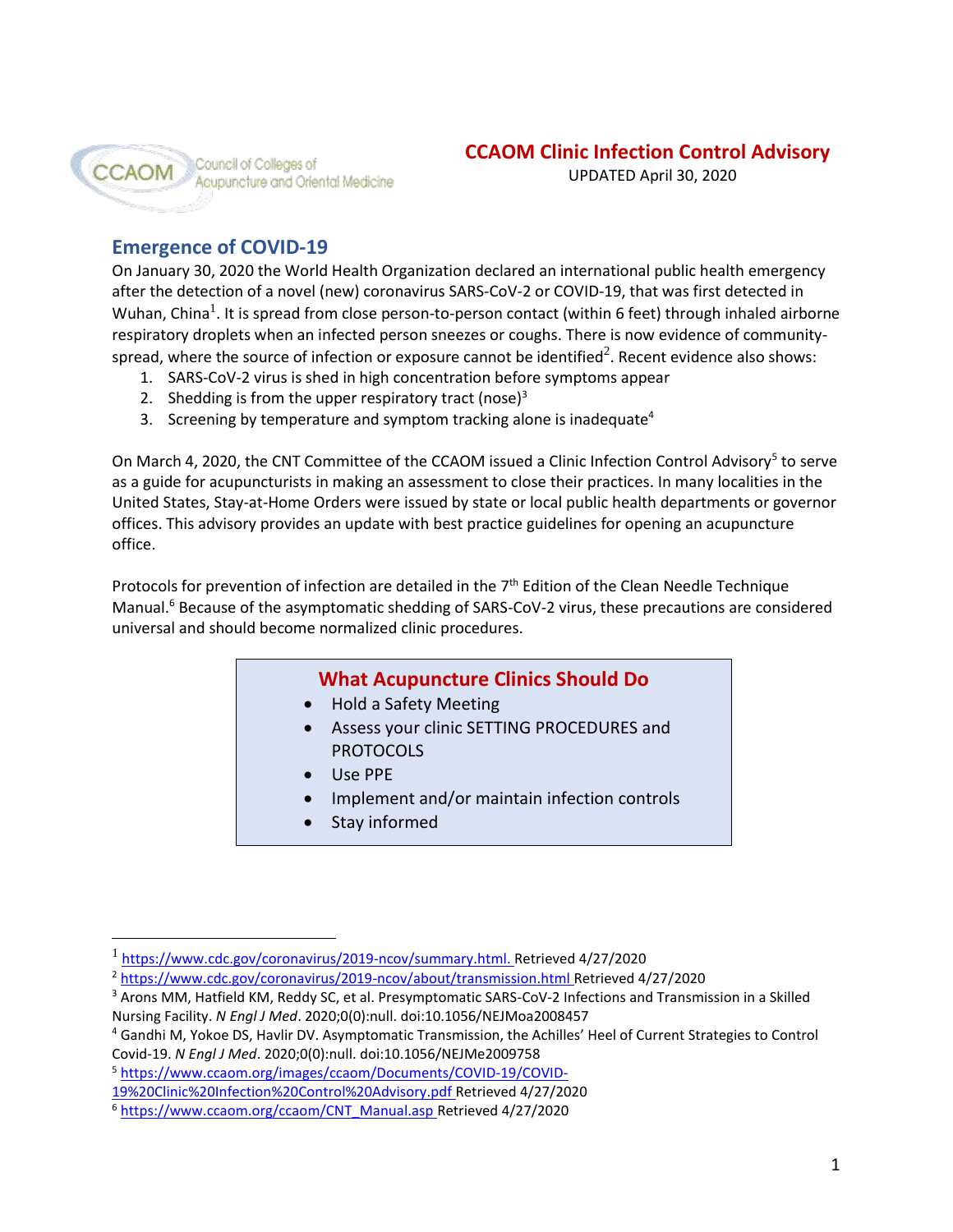# **Safety Meeting Assessment of Clinic Setting and Protocols**

Each clinic should have written Exposure Control Plan in compliance with OSHA standard 29 CFR 1910.1030, even if you are a sole proprietor. A written plan must be reviewed and updated annually. If you already have an updated plan, you should review and revise your protocols for the prevention of SARS-CoV-19 virus. These must be written, and documented. Check with local public health agencies concerning any mandatory requirements for timeliness of review and revision of written safety protocols. This advisory is written based on current medical evidence and has been generalized to all settings for acupuncture practice in the U.S. (hospital, private practice, mobile, community clinics). Please check the CDC and state and local public health authority websites for information specific to your practice setting.

## **Issues Pertinent to COVID-19 Include:**

- Limitations on cases to schedule (in most places, no "elective " or "personal" procedures)
- Impact of physical setting on infection control, including implementation of social distancing
- Personal Protective Equipment (PPE) supplies needed and on hand
- Implementation of enhanced disinfection procedures
- Updating communications to patients

#### **Hierarchy of Decision-making**

- Acupuncture providers fall under different provider definitions in different U.S. states. Follow guidance issued pertinent to the definition issued by your licensing authority.
- In general, you should follow guidance issued by your licensing authority. If there are none specific to you, follow state mandates issued from the Governor's office, then follow local (county or city) health departments. In the case of conflicting guidance issued by different authorities, follow the most restrictive guidance (especially in terms of later dates to open).
- Guidance from state and local authorities is subject to change. Stay informed.
- If you work in a hospital or medical office, following guidelines issued by the facility. Facilities have the expertise and authority to alter CDC guidance to manage critical supplies.

# **Examine SETTINGS:**

- Identify potential high touch surfaces encountered by patients from their mode of transportation to your clinic entry: doors, elevators etc.
- Assess modifications to clinic entry setting for appropriate infection control during screening
- Assess number and layout of treatment rooms (allowable distance, ventilation, surfaces to disinfect)
- Assess number of patients treated in a single room
	- o Space between treatment tables/chairs
		- To prevent COVID-19 spread, CDC recommends minimum safe distance is 6  $feet<sup>7</sup>$
- Assess patient access to hand sanitizer<sup>8</sup>
- Assess provision of tissues and non-touch waste disposal for cough etiquette

<sup>7</sup> <https://www.cdc.gov/coronavirus/2019-ncov/infection-control/control-recommendations.html> Retrieved 4/27/2020

<sup>8</sup> While soap and water are effective if properly executed, the CDC is recommending hand sanitizer with 60-75% alcohol for use in medical settings. Se[e https://www.cdc.gov/coronavirus/2019-ncov/hcp/hand-hygiene.html](https://www.cdc.gov/coronavirus/2019-ncov/hcp/hand-hygiene.html) Retrieved 4/28/2020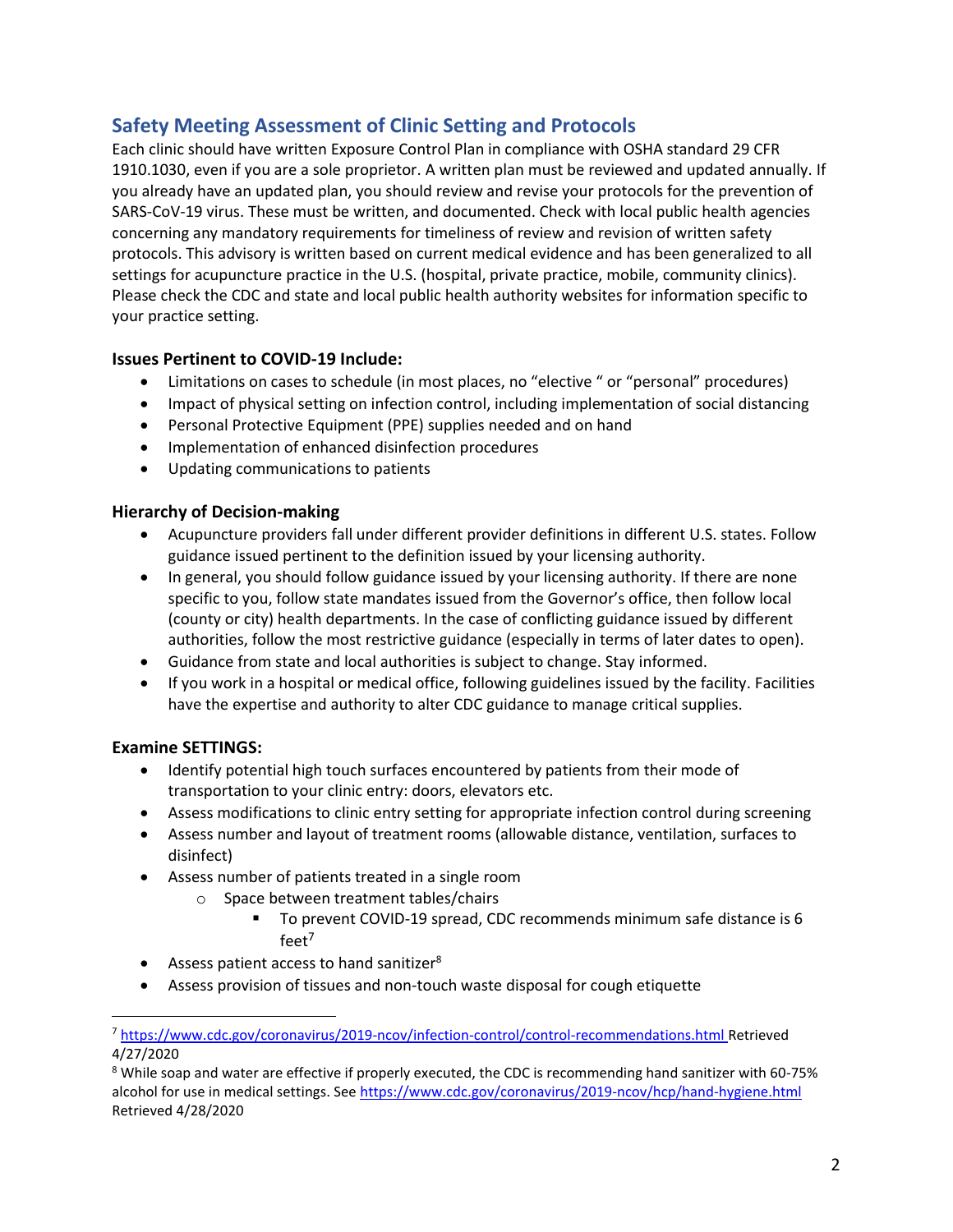- Document your inventory of supplies needed for infection control (do not stockpile supplies needed in biomedical settings). In addition to standard supplies for acupuncturists described in the *Clean Needle Technique Manual, 7th Edition* you will need at minimum:
	- o Gloves
	- o Facemasks, for providers, staff and patients
- Review requirements for disinfection of environmental surfaces
	- o Do not use high-level disinfectants or alcohol on environmental surfaces. Use routine cleaning and disinfection procedures (e.g., using cleaners and water to pre-clean surfaces prior to applying an EPA-registered, hospital-grade disinfectant that specifies its use against COVID-19).<sup>9</sup>
	- $\circ$  Keep housekeeping surfaces (e.g., floors, walls, tabletops) visibly clean on a regular basis
	- o Clean and disinfect high-touch surfaces (e.g., doorknobs, light switches, and surfaces in and around toilets in patients' rooms) on a more frequent schedule<sup>10</sup>. Consider phones, tablets, keyboards, and any clipboards or pens frequently touched as high-touch surfaces. You can ask patients to bring their own pens if signatures are required, but it is best eliminate practices that require a patient to fill out a form through telehealth and electronic access to needed documents. If you provide a pen, the patient takes it home.
- Realistically assess the physical infection control requirements needed to assess potentially infectious patients (se[e https://www.cdc.gov/coronavirus/2019-ncov/infection](https://www.cdc.gov/coronavirus/2019-ncov/infection-control/infection-prevention-control-faq.html)[control/infection-prevention-control-faq.html\)](https://www.cdc.gov/coronavirus/2019-ncov/infection-control/infection-prevention-control-faq.html). During the COVID-19 outbreak, the CDC is encouraging biomedical facilities to use alternatives to face-to-face triage including advice lines, patient portals, telephonic and telehealth interactions to assess symptomatic patients<sup>11</sup>. Unless you have a clinic within a biomedical facility or that otherwise meets control requirements, you should practice source control, i.e., instruct symptomatic patients to stay home and contact their primary care provider. $12$

# **Examine PROCEDURES and PROTOCOLS**

#### **Source Control Procedures**

- Instruct patients which presenting symptoms will lead to immediate referral for biomedical care and inform them they will be screened upon arrival
- Instruct patients and anyone accompanying them to stay home rather than seek your treatment if they exhibit any symptoms of respiratory infection (fever, cough and shortness of breath/difficulty breathing). Refer to biomedical care provider. <sup>13</sup>

<sup>9</sup> <https://www.cdc.gov/coronavirus/2019-ncov/infection-control/control-recommendations.html> Retrieved 4/27/2020

<sup>10</sup> <https://www.cdc.gov/mmwr/preview/mmwrhtml/rr5210a1.htm> Retrieved 4/27/2020

<sup>11</sup> <https://www.cdc.gov/coronavirus/2019-ncov/healthcare-facilities/guidance-hcf.html> Retrieved 4/27/2020

 $12$  The CNT Committee of the CCAOM recognizes the reports of the value of integrated treatment with Chinese herbs in the treatment of COVID-19. Our recommendation that acupuncturists in the United States practice source control of active infection as recommended by the CDC is due to the assessment of the physical infection control capability of the common acupuncture clinic settings in the United States. Individual practitioners should exercise clinical judgement to assess the capability of their work site.

<sup>13</sup> <https://www.cdc.gov/coronavirus/2019-ncov/infection-control/control-recommendations.html> Retrieved 4/27/2020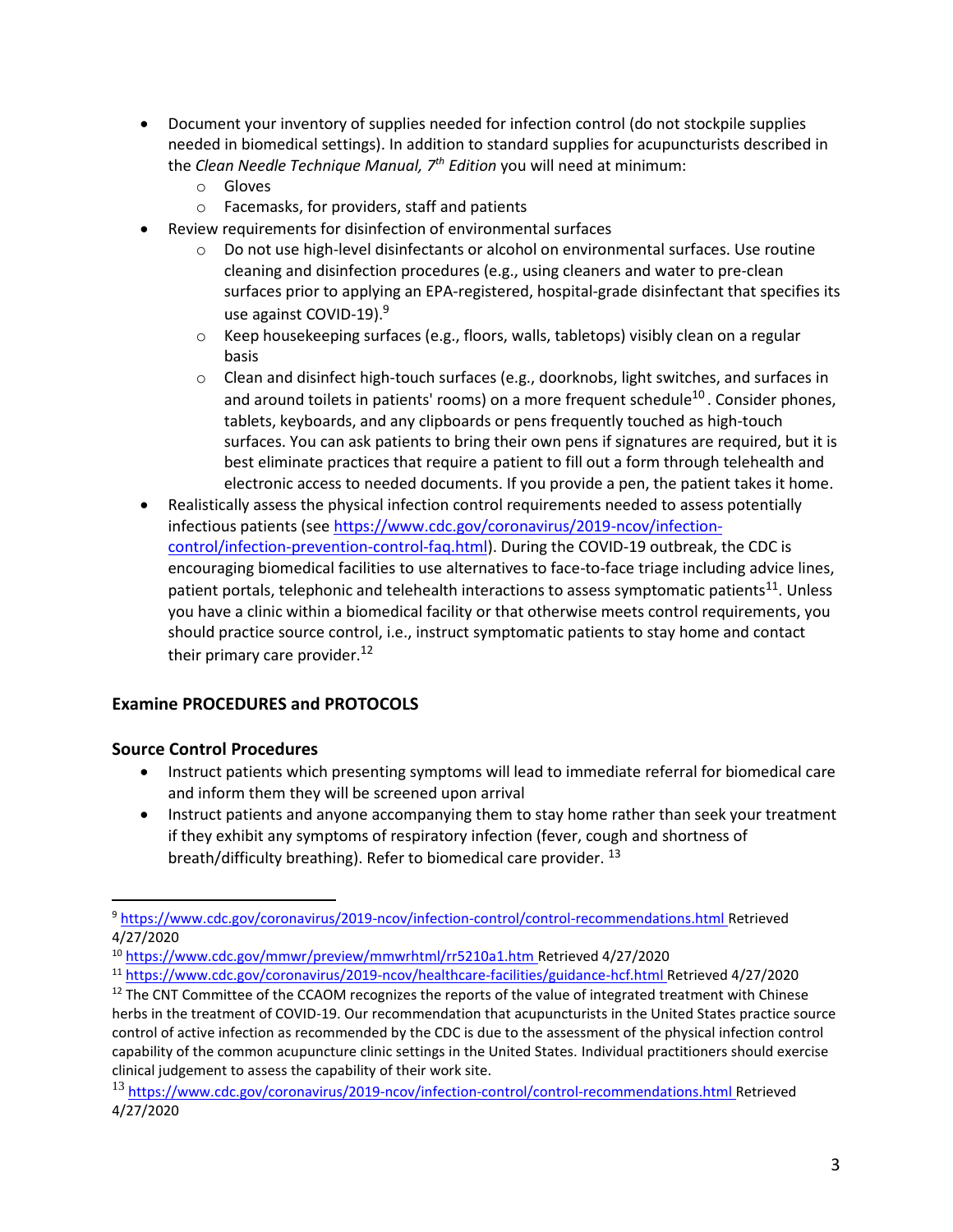- Notify patients that persons accompanying them to their appointment must wait outside of clinic, such as in personal vehicle or practice social distancing outside.
- Include verbal alerts to stay home/contact clinic by phone on outgoing voicemail, and during appointment reminder calls
- Create visual alerts in multiple languages on your website, emails, written appointment reminders, texts, posted at your clinic entrance, posted at reception, informational flyers<sup>14</sup>
- Reduce or eliminate cancellation fees
- Consider alternate means (biomedical care referral, telehealth, virtual consultations) for telehealth treatment, and for relevant intake for scheduled treatments
- Develop curbside pickup of herbs or supplements
- Notify patients that they must wear a cloth facemask upon arrival and during treatment. Provide a facemask for any patient not able to bring one.
- Develop strategies to eliminate need for patients to use a waiting room. For example, patients may wait in their car until they can come through screening and directly into your treatment room.
- Escort patients as needed into your clinic, ensuring social distancing and appropriate infection safeguards while using elevators, depending on your office setting.
- Provide / post hand hygiene instructions/flyers<sup>15</sup>
- Provide / post cough etiquette instruction/flyers<sup>16</sup>
- Provide / post wellness instruction/flyers
- Some clinics are including communications about what they are doing to enhance infection control to reassure patients and model appropriate response

#### **Entrance Screening Procedures**

- Determine which of the screening symptoms or combinations of symptoms will result in immediate referral to biomedical care.
- All staff and patients must be screened upon entry into your clinic space
- Provide hand sanitation at entry, all persons must sanitize hands. Hand sanitizer is preferred by the CDC in medical settings $17$
- Screen for temperature. Non-contact thermometers are preferred and should be disinfected between uses according to manufacturer's instructions (often with alcohol wipe) $^{18}$ .
- Screen for COVID-19 symptoms. <sup>19 20</sup>
	- New cough\*
		- New shortness of breath\*
		- New fever, or feel feverish
		- New chills, or repeated shaking with chills

<sup>14</sup> [https://www.sfcdcp.org/wp-content/uploads/2020/01/Corona-Travel-Poster-English-final-SFDPH-](https://www.sfcdcp.org/wp-content/uploads/2020/01/Corona-Travel-Poster-English-final-SFDPH-01.22.2020.pdf)[01.22.2020.pdf](https://www.sfcdcp.org/wp-content/uploads/2020/01/Corona-Travel-Poster-English-final-SFDPH-01.22.2020.pdf) Retrieved 3/4/2020

<sup>15</sup> <https://www.cdc.gov/handhygiene/campaign/archive.html> Retrieved 4/28/2020

<sup>16</sup> <https://www.health.state.mn.us/people/cyc/hcpposter.html> Retrieved 4/28/2020

<sup>17</sup><https://www.cdc.gov/coronavirus/2019-ncov/hcp/hand-hygiene.html> Retrieved 4/28/2020

<sup>18</sup> [https://www.fda.gov/medical-devices/general-hospital-devices-and-supplies/non-contact-infrared-](https://www.fda.gov/medical-devices/general-hospital-devices-and-supplies/non-contact-infrared-thermometers)

[thermometers](https://www.fda.gov/medical-devices/general-hospital-devices-and-supplies/non-contact-infrared-thermometers) Retrieved 4/28/2020

<sup>19</sup> <https://www.who.int/news-room/q-a-detail/q-a-coronaviruses#:~:text=symptoms> Retrieved 4/28/2020

 $^{20}$  <https://www.cdc.gov/coronavirus/2019-ncov/symptoms-testing/symptoms.html> Retrieved 4/28/2020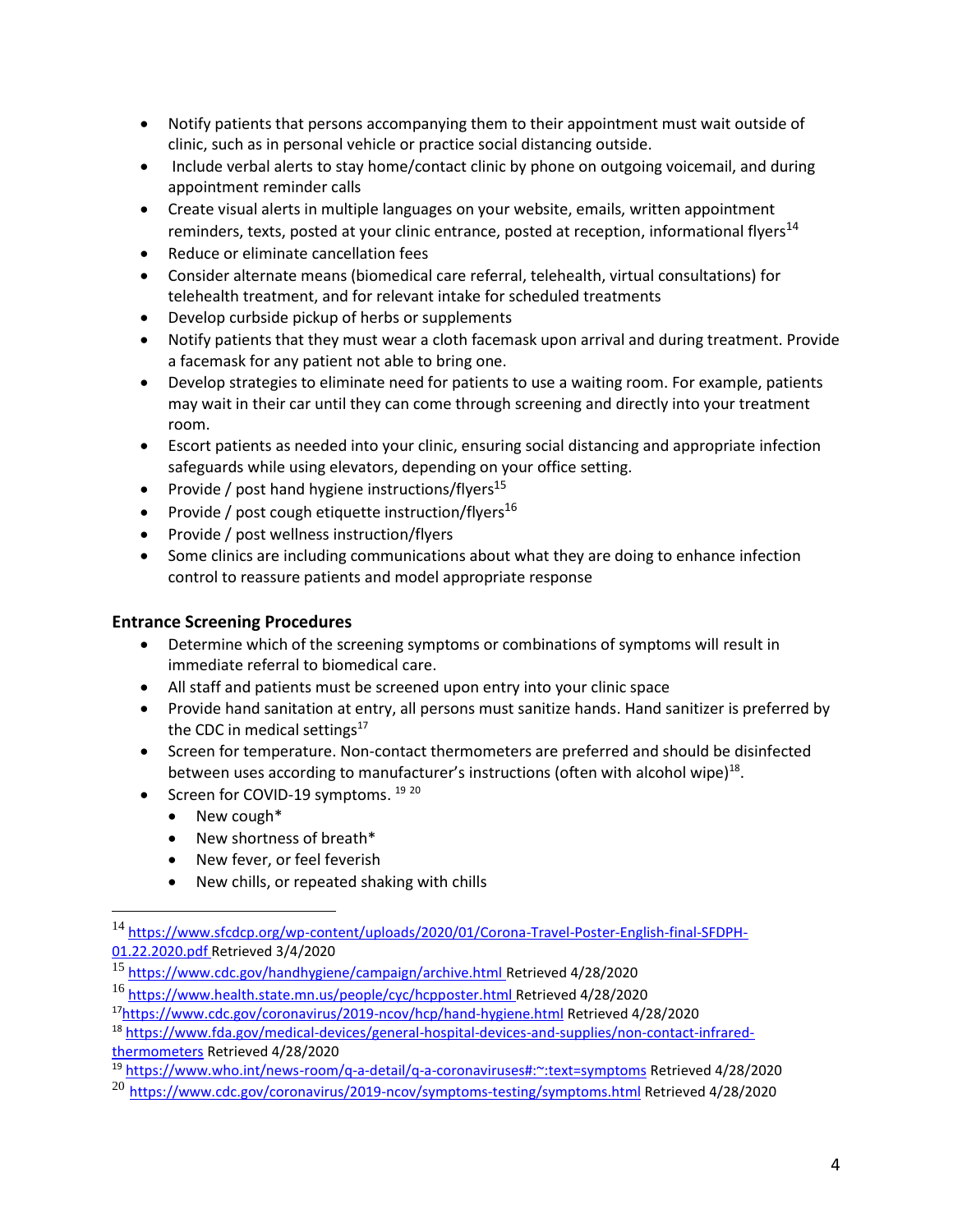- New fatigue\*
- New sore throat\*
- New loss of taste or smell
- New nasal congestion\*
- New muscle aches that are not caused by specific activity such as exercise\*
- New diarrhea\* \*cannot be attributed to another health condition
- Provide a facemask for the patient, if the patient has not brought one. Patients may use cloth faces masks. <sup>21</sup> Multiple layers of fabric such as cotton-silk, cotton-flannel, and cotton-chiffon provide significantly more particulate filtration.<sup>22</sup> The patent must sanitize hands before donning the facemask wear the mask over mouth and nose, and not remove the facemask while in your clinic.

# **Social Distancing Procedures**

Written procedures must be developed to ensure social distancing. Examples of these procedures include:

- Staggering patient appointments
- Having patients isolate themselves in a car or by social distancing and wait for a phone notification that a staff member will meet them at the entry to provide screening and escort them directly to the treatment room
- Use telehealth as much as possible to limit time patient is physically in the clinic
- Mark floors wherever patients have to form a queue to ensure 6-foot distance
- If treating in a common room, place patients at minimum 6-foot distance, and consider constructing barriers between treatment areas.
- Eliminate time spent in check out. If at all possible, use electronic methods for payment and scheduling.
- If check out is unavoidable, consider if plexiglass shields should be installed to limit contact for staff.

# **Disinfection Procedures**

Written enhanced disinfection procedures should be implemented, including but not limited to<sup>23</sup>:

After every patient visit:

• Clean and disinfect treatment table, instrument tray, countertop, chairs/stools, door handle, sink, faucets, light switches, hand sanitizer pump handle as well as any other identified hightouch surface. Apply EPA-registered hospital grade disinfectant for the appropriate contact time indicated on the product label. Most products require wet "contact" or "dwell" time. Few antiseptic "wipes" meet these criteria. Please investigate your preferred product in the link provided in the footnote.<sup>24</sup>

<sup>&</sup>lt;sup>21</sup> <https://www.cdc.gov/coronavirus/2019-ncov/prevent-getting-sick/cloth-face-cover-faq.html> Retrieved 4/28/2020

<sup>22</sup> <https://pubs.acs.org/doi/10.1021/acsnano.0c03252> Retrieved 3/5/2020

<sup>&</sup>lt;sup>23</sup> <https://www.cdc.gov/coronavirus/2019-ncov/prevent-getting-sick/cleaning-disinfection.html> Retrieved 4/27/2020

<sup>24</sup> <https://www.epa.gov/pesticide-registration/list-n-disinfectants-use-against-sars-cov-2> Retrieved 4/27/2020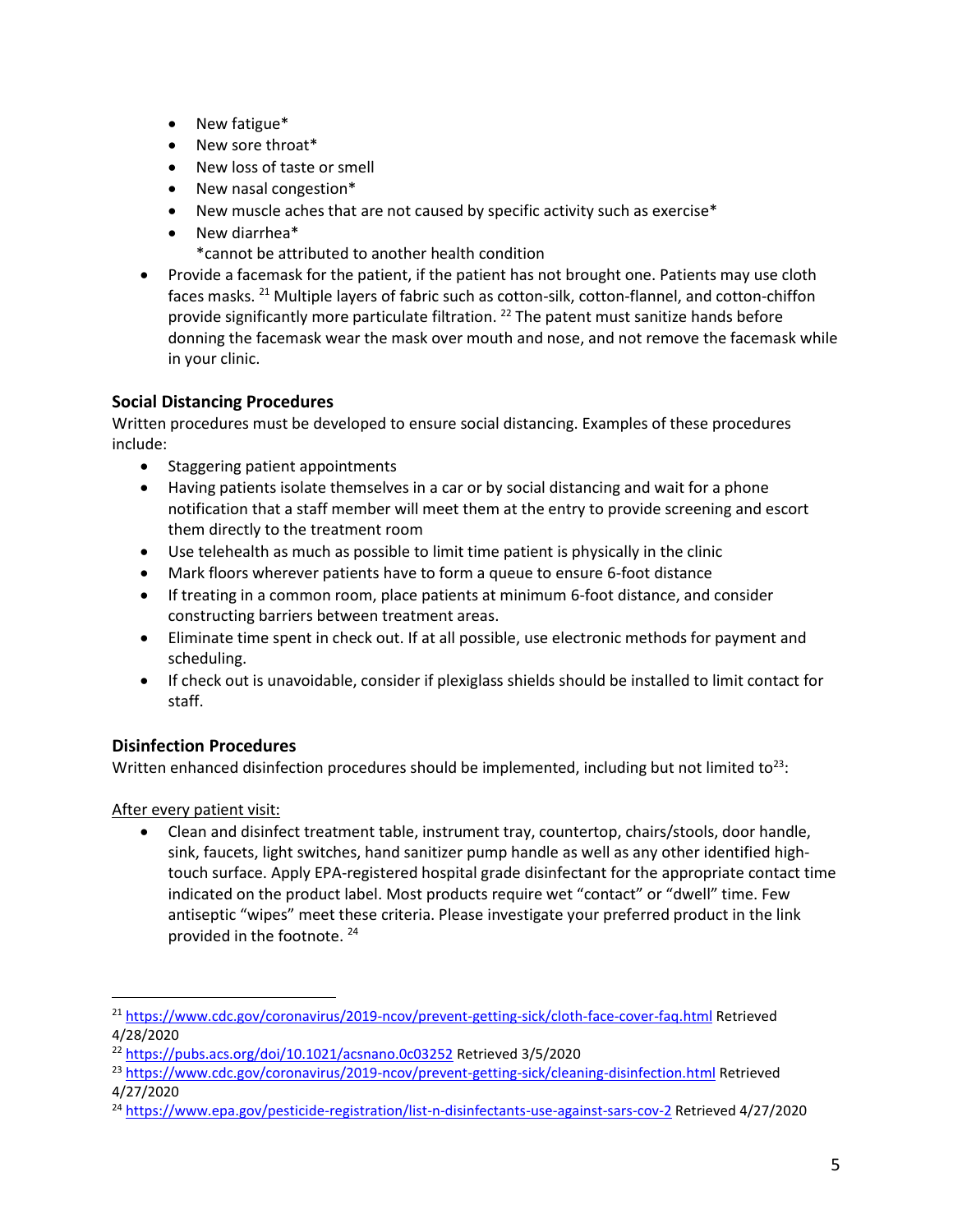Daily

- Clean and disinfect treatment room floors (hard surface) .
- If floor is carpeted, consider if removal of carpet is practical. If not practical, ensure that any visible contamination is removed and carpet is cleaned with EPA-approved product for these surfaces. Repeat and maintain cleaning on a regular basis.
- Clean and disinfect high contact surfaces in office and dispensary area.

#### Weekly

• Clean and disinfect staff area floors.

## **Disinfection Checklists**

Create checklists with grids for disinfecting procedures to be carried out after each treatment, and daily disinfecting procedures. Tape the checklist to the inside of a treatment room cabinet, or post in or near a treatment room. Refer to checklist, initial and date for each instance of disinfection. Upload or file completed sheets.

## **Laundry Procedures <sup>25</sup>**

- Wear gloves when handling used laundry. These gloves may be reusable rubber gloves. After use, disinfect gloves according the manufacturer's instructions. Always wash hands before and after removing gloves.
- Clean laundry should be stored outside of treatment rooms, or if inside treatment room, clean laundry should be stored in a closed cabinet or sealed container (not on an open shelf).
- No sheets, pillow cases, drapes, cloth heating pads, mattress pads, cloth pulse pillows, or blankets can be re-used without laundering in patient care.
- Roll used laundry so that areas in direct contact with patients is inside. Don't carry used linens against the body.
- All laundry used in patient care should be isolated into a closed leak-proof hamper after treatment. Use a disposable bag or reusable laundry bag that is cleaned with laundry. Hampers should be disinfected daily.
- Commercial processing of clinic laundry is preferred. If you are processing laundry, it must be processed separately from personal items. Do not shake out laundry before washing.
- Follow instructions from the washer/dryer manufacturer.
- Use hot water (70–80°C X 10 min) [158–176°F]) and an approved laundry detergent.
	- o Disinfectant is generally not needed
- Dry linens completely in a commercial dryer.

# **De-Clutter Procedures**

- Remove decorative items, books, office supplies, or infrequently used items should be removed from treatment rooms
- Remove toys, magazines, clipboards, pens or other shared items

<sup>25</sup> <https://www.cdc.gov/hai/prevent/resource-limited/laundry.html> Retrieved 4/29/2020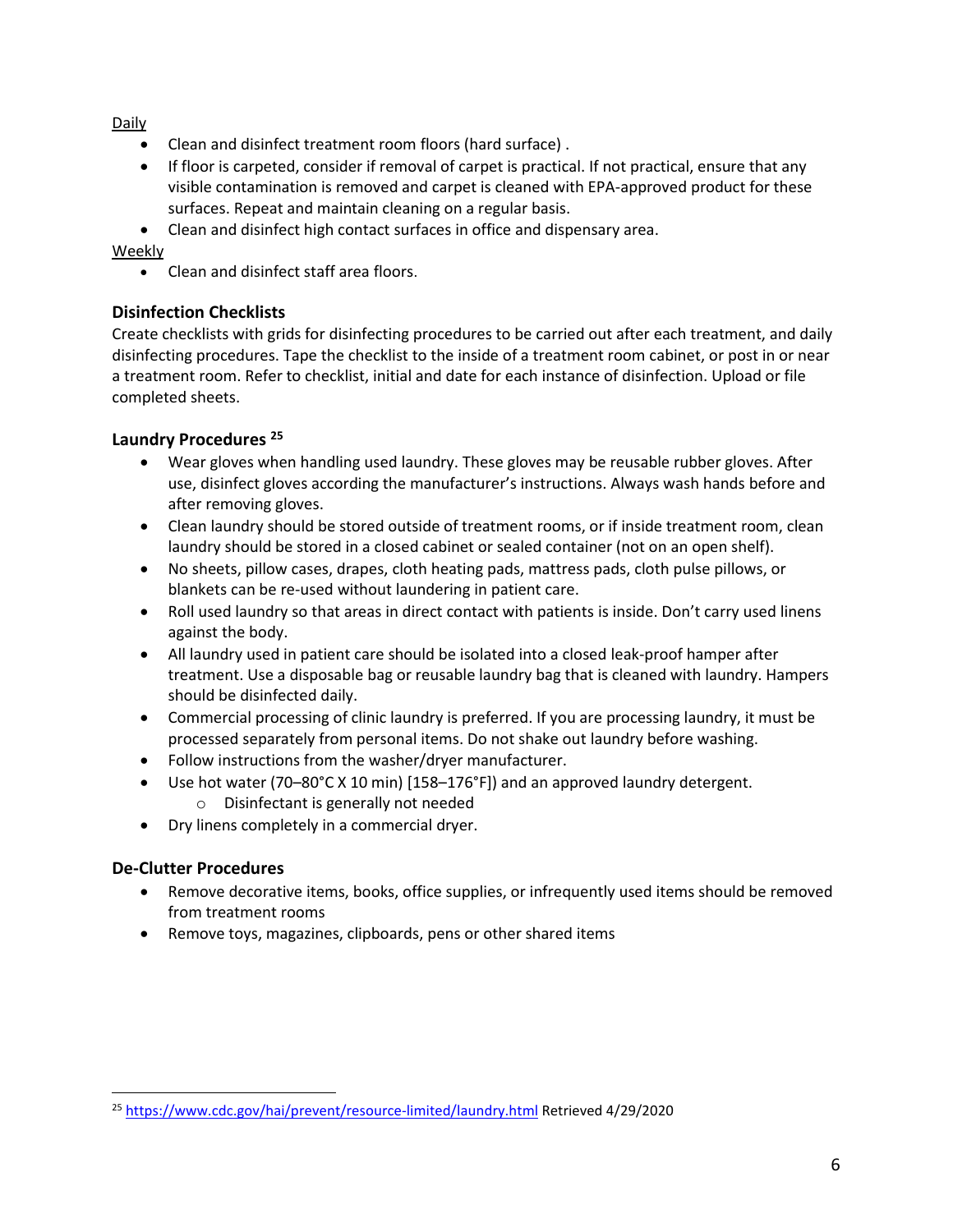# **Use Personal Protective Equipment (PPE)**

Acupuncturists will have additional requirements for the use of PPE to prevent the spread of COVID-19

## **Facemasks**

- N95 masks should be used only during sterile procedures, exposure to high velocity splash or spray, or during aerosolizing procedures. <sup>26</sup> N95 masks should be reserved for providers providing care in biomedical facilities.
- Wear a surgical face mask at all times in the clinic. <sup>27</sup> Ideally, a single face mask would be used per patient encounter.
- If supplies need to be conserved, a surgical mask can be used for an entire day in clinic. Using a single mask for multiple days may be considered if supplies are not otherwise available. The CDC has allowed for extended use of a disposable surgical facemask under the following conditions:
	- o The facemask must be removed and discarded if soiled or damaged.
	- $\circ$  The acupuncturist may not touch the face mask. If the face mask is touched, immediate hand hygiene is performed.
	- $\circ$  The acupuncturist should leave the patient area to remove their face mask.
	- $\circ$  If the mask is to be stored, the mask is folded with the outer surface folded inward (to reduce contact of outer surface), and the mask can be placed inside a clean sealable paper bag.<sup>28</sup>
- To don a mask, the practitioner performs hand hygiene, visually inspects the mask for soil or defect, then applies the mask, taking care to not touch the inner surface
- To doff a mask, first, hand hygiene is performed. The mask is removed, taking care not to touch the inside of the mask. The mask is stored or discarded, and hand hygiene is repeated.

# **Gloves**

Because acupuncture as a procedure does not typically involve exposure to mucous membranes, blood or body fluids, the routine use of gloves is not required of acupuncturists,<sup>29</sup> although use of gloves may be mandated by some state laws. During the COVID-19 outbreak, gloves become an important PPE to prevent exposure to potential contamination. 30

- Upon entry into patient treatment room, perform hand hygiene, and put on a single pair of nonsterile gloves.
- Remove and discard gloves when leaving the treatment room. Immediately perform hand hygiene after discarding gloves
- Wear gloves to remove used laundry after the patient treatment
- Wear gloves during cleaning and disinfecting

<sup>26</sup> <https://www.cdc.gov/coronavirus/2019-ncov/hcp/respirator-use-faq.html> Retrieved 4/28/2020 <sup>27</sup> [https://www.cdc.gov/coronavirus/2019-ncov/hcp/infection-control-](https://www.cdc.gov/coronavirus/2019-ncov/hcp/infection-control-recommendations.html?CDC_AA_refVal=https%3A%2F%2Fwww.cdc.gov%2Fcoronavirus%2F2019-ncov%2Finfection-control%2Fcontrol-recommendations.html)

[recommendations.html?CDC\\_AA\\_refVal=https%3A%2F%2Fwww.cdc.gov%2Fcoronavirus%2F2019](https://www.cdc.gov/coronavirus/2019-ncov/hcp/infection-control-recommendations.html?CDC_AA_refVal=https%3A%2F%2Fwww.cdc.gov%2Fcoronavirus%2F2019-ncov%2Finfection-control%2Fcontrol-recommendations.html) [ncov%2Finfection-control%2Fcontrol-recommendations.html](https://www.cdc.gov/coronavirus/2019-ncov/hcp/infection-control-recommendations.html?CDC_AA_refVal=https%3A%2F%2Fwww.cdc.gov%2Fcoronavirus%2F2019-ncov%2Finfection-control%2Fcontrol-recommendations.html) Retrieved 4/28/2020

<sup>28</sup> <https://www.cdc.gov/coronavirus/2019-ncov/hcp/ppe-strategy/face-masks.html> Retrieved 4/28/2020

<sup>&</sup>lt;sup>29</sup> [https://www.ccaom.org/images/ccaom/Documents/Position-Papers/Position\\_Paper\\_re\\_Use\\_of\\_Gloves.pdf](https://www.ccaom.org/images/ccaom/Documents/Position-Papers/Position_Paper_re_Use_of_Gloves.pdf) Retrieved 4/28/2020

<sup>30</sup> [https://www.cdc.gov/coronavirus/2019-ncov/hcp/infection-control-](https://www.cdc.gov/coronavirus/2019-ncov/hcp/infection-control-recommendations.html?CDC_AA_refVal=https%3A%2F%2Fwww.cdc.gov%2Fcoronavirus%2F2019-ncov%2Finfection-control%2Fcontrol-recommendations.html)

[recommendations.html?CDC\\_AA\\_refVal=https%3A%2F%2Fwww.cdc.gov%2Fcoronavirus%2F2019-](https://www.cdc.gov/coronavirus/2019-ncov/hcp/infection-control-recommendations.html?CDC_AA_refVal=https%3A%2F%2Fwww.cdc.gov%2Fcoronavirus%2F2019-ncov%2Finfection-control%2Fcontrol-recommendations.html)

[ncov%2Finfection-control%2Fcontrol-recommendations.html](https://www.cdc.gov/coronavirus/2019-ncov/hcp/infection-control-recommendations.html?CDC_AA_refVal=https%3A%2F%2Fwww.cdc.gov%2Fcoronavirus%2F2019-ncov%2Finfection-control%2Fcontrol-recommendations.html) Retrieved 4/28/2020